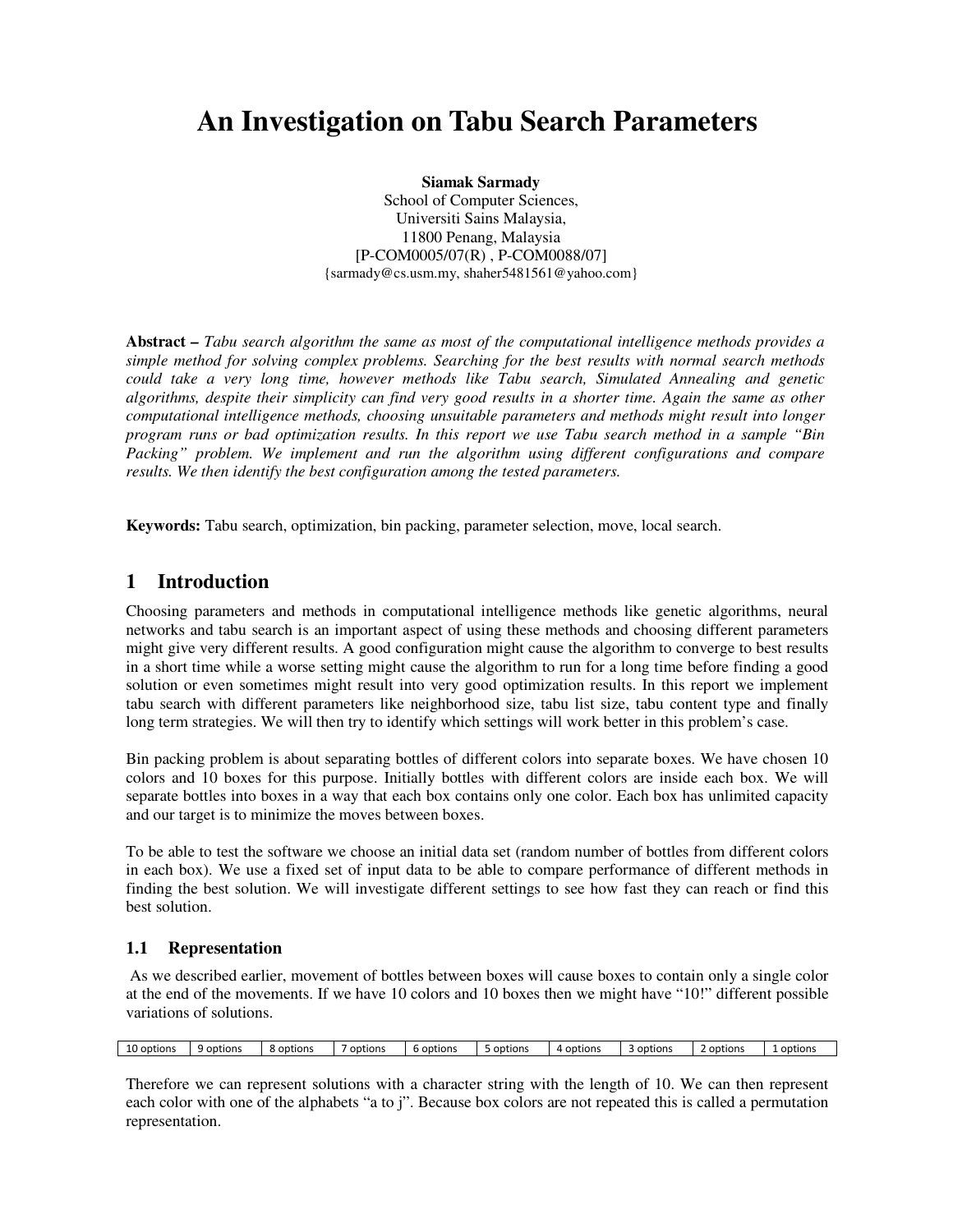### **1.2 Fitness function**

Our target in this problem is to minimize number of movements between boxes. We will therefore need a measure of how good a solution is. We call this Fitness function (to be similar to Genetic Algorithm). Perhaps the best fitness function can be based on the number of necessary movements to achieve each solution. Calculation of the number of moves is an easy task.

Initial Colors in boxes: (number of bottles with colors a,b,c,d,e,f,g,h,i,j respectively)

|    | 13 | 12 |    | 21 |    | 16 |    | 14 |    |
|----|----|----|----|----|----|----|----|----|----|
|    | 21 | 14 |    |    |    |    |    |    |    |
|    | 15 |    | 12 | 15 | 13 |    |    |    |    |
|    | 12 |    | 21 |    | 23 | 19 | 12 |    | 14 |
|    | 17 | 17 |    |    | 11 |    |    |    |    |
|    | 18 | 12 |    |    | 16 |    | 11 |    | 16 |
|    | 19 | 34 |    | 13 |    |    | 13 | 12 |    |
| 10 | 20 | 23 |    | 12 |    |    |    | 11 |    |
| 16 | 11 | 19 | 16 | 12 | 12 |    |    | 16 |    |
|    |    | 13 |    |    |    |    |    |    |    |

Solution to be evaluated: ibgcaedjhf

|--|--|--|--|--|--|--|--|--|--|

Number of movements can be easily calculated. We just sum up the number of colors which do not match to each box's color. This gives us the number of boxes which should move out from a specific box. Now if we calculate the sum of move outs from all the boxes we will have the total necessary movements. For example for above solution the Fitness (or actually unfitness) function can be calculated as below.

|    | 13      | 12  |    | n  |    | 16     | 6  | 14      |    |
|----|---------|-----|----|----|----|--------|----|---------|----|
|    |         | 14  |    |    |    |        |    | $\circ$ |    |
|    | 15      |     |    | 15 | 13 | ິ<br>៱ |    |         | 12 |
|    | 12      |     | 21 | Ջ  | 23 | n      | 12 |         | 14 |
|    | 17      | 17  |    |    |    |        |    |         |    |
|    | 18      | 12  |    |    | 16 | n      | 11 |         |    |
|    | 19      |     | 11 | 13 |    | 15     | 13 | 12      |    |
| 10 | 20      | 23  |    | 12 |    | ۵      |    | O       |    |
|    | 11      | 19  | 16 | 12 | 12 |        |    | 16      |    |
|    | ິ<br>C. | 13  |    |    | ⌒  |        |    |         |    |
|    |         |     |    |    |    |        |    |         |    |
| 54 | 133     | 126 | 84 | 84 | 88 | 64     | 61 | 73      | 59 |

 $Sum = 826$  (unfitness).

# **Experimenting with parameters and methods**

Because of the stochastic nature of the results, we have developed the software in a way that each set of parameters will be run for at least 50 times to reach a reliable average result (200 times in some comparisons). For example to conclude about the average fitness of the best solution found in different tabu list sizes in 10,20,...,100 rounds, we run the algorithm 50 times for each rounds level and calculate output parameters by taking averages of them in those 50 runs. Next time we increase the generation number and repeat the 50 times run to calculate parameters for that new generation level. This method has enabled us to run the algorithm for more than 20,000 times with different settings to extract results for this report.

## **2.1 Size of the tabu list**

To be able to compare effect of changing the size of the tabu list on tabu search efficiency and results we needed to fix all other parameters except this one. The fixed configuration used for this section is being described here.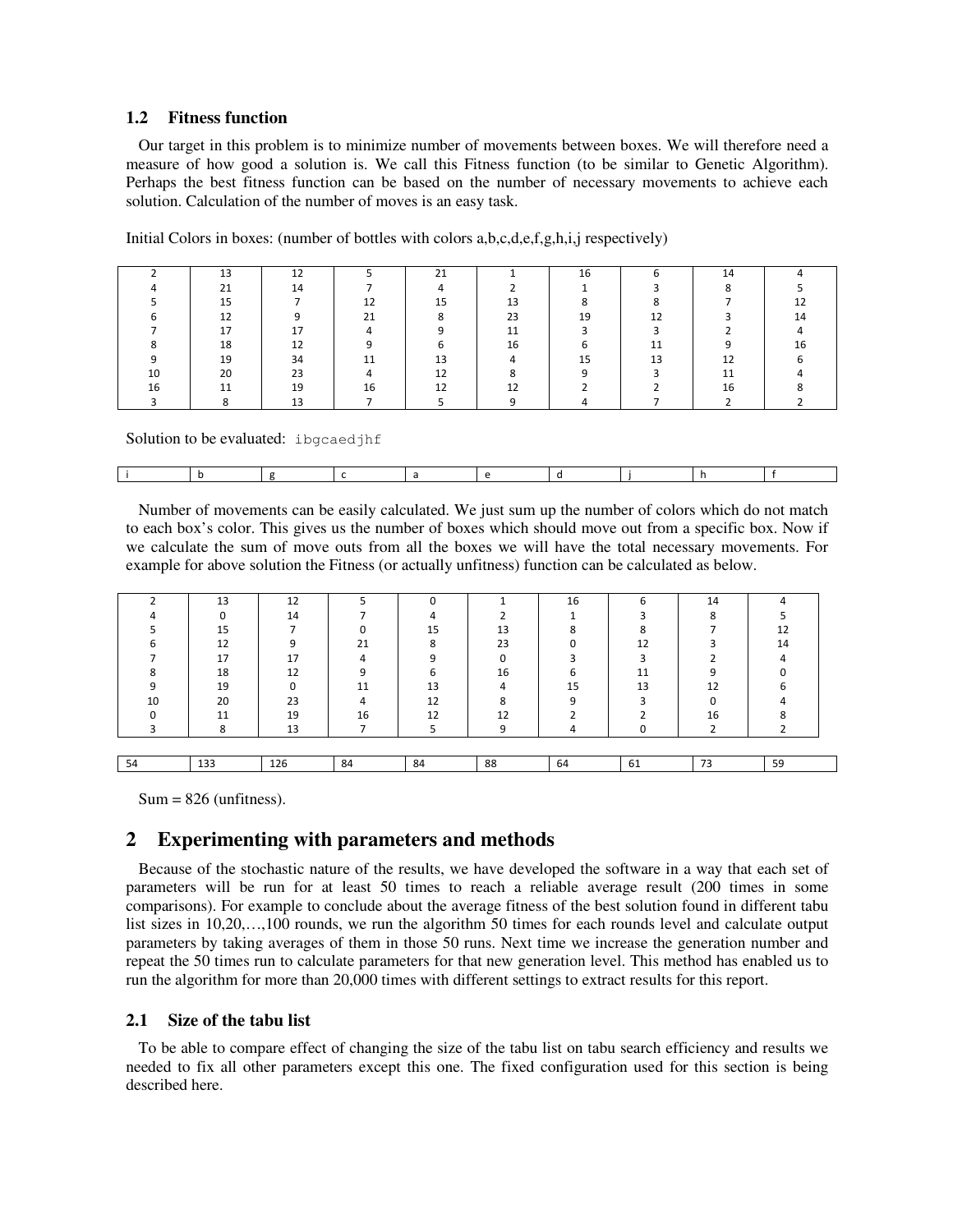| TabuListSize       | -- Changing --             |
|--------------------|----------------------------|
| NeighborHoodSize   | 20                         |
| TabuContentType    | <b>SwapedPairPositions</b> |
| MoveMethod         | Swap                       |
| Long Term Strategy | None                       |

The algorithm has been run 50 times for each rounds level and each Tabu list size and average of results is used in graphs. We have summarized the results in Graph 1. Detailed Results are coming in Appendix A1 to A5.



**Graph 1: Comparison of the effect of tabu list size**

Results show that tabu list size of 5 gives better causes the best answer to converge to lower results faster so we will use this size of tabu list in our future steps.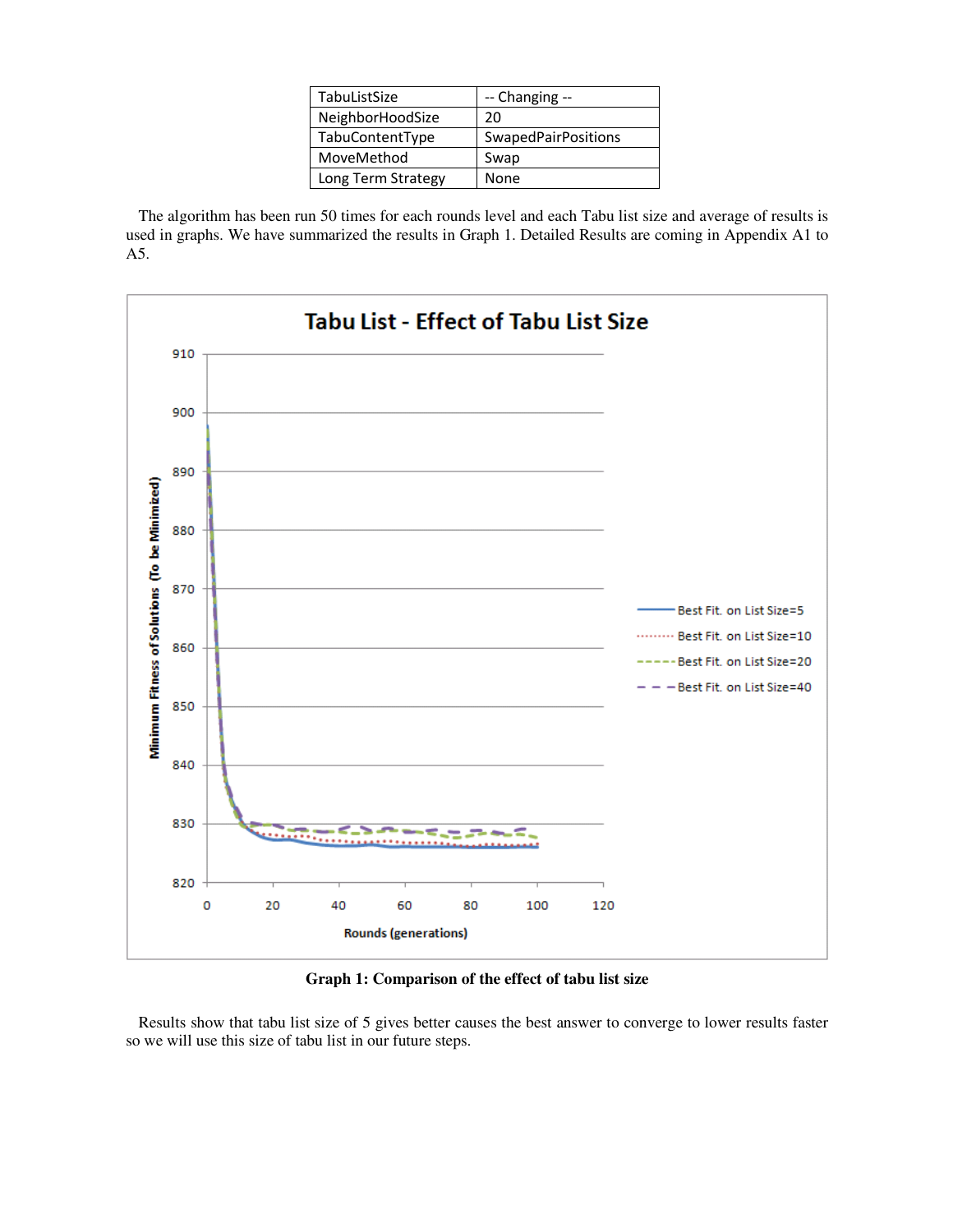### **2.2 Size of the neighborhood**

To be able to compare effect of changing the size of the neighborhod on tabu search efficiency and results we have fixed all other parameters except this one. The configuration used for this section is being described below.

| TabuListSize       |                            |
|--------------------|----------------------------|
| NeighborHoodSize   | -- Changing --             |
| TabuContentType    | <b>SwapedPairPositions</b> |
| MoveMethod         | Swap                       |
| Long Term Strategy | None                       |

The algorithm has been run 50 times for each rounds level and each neighborhood size and average of results is used in graphs. We have summarized the results in Graph 12. Detailed Results are coming in Appendix A1 to A5.



**Graph 2: Comparison of the effect of tabu list size**

Results show that neighborhood size of 10 converges worse than neighborhood size of 20. But sizes of 30 and 40 do not give us much better convergence to better solutions. We will use the neighborhood size of 20 in next tests.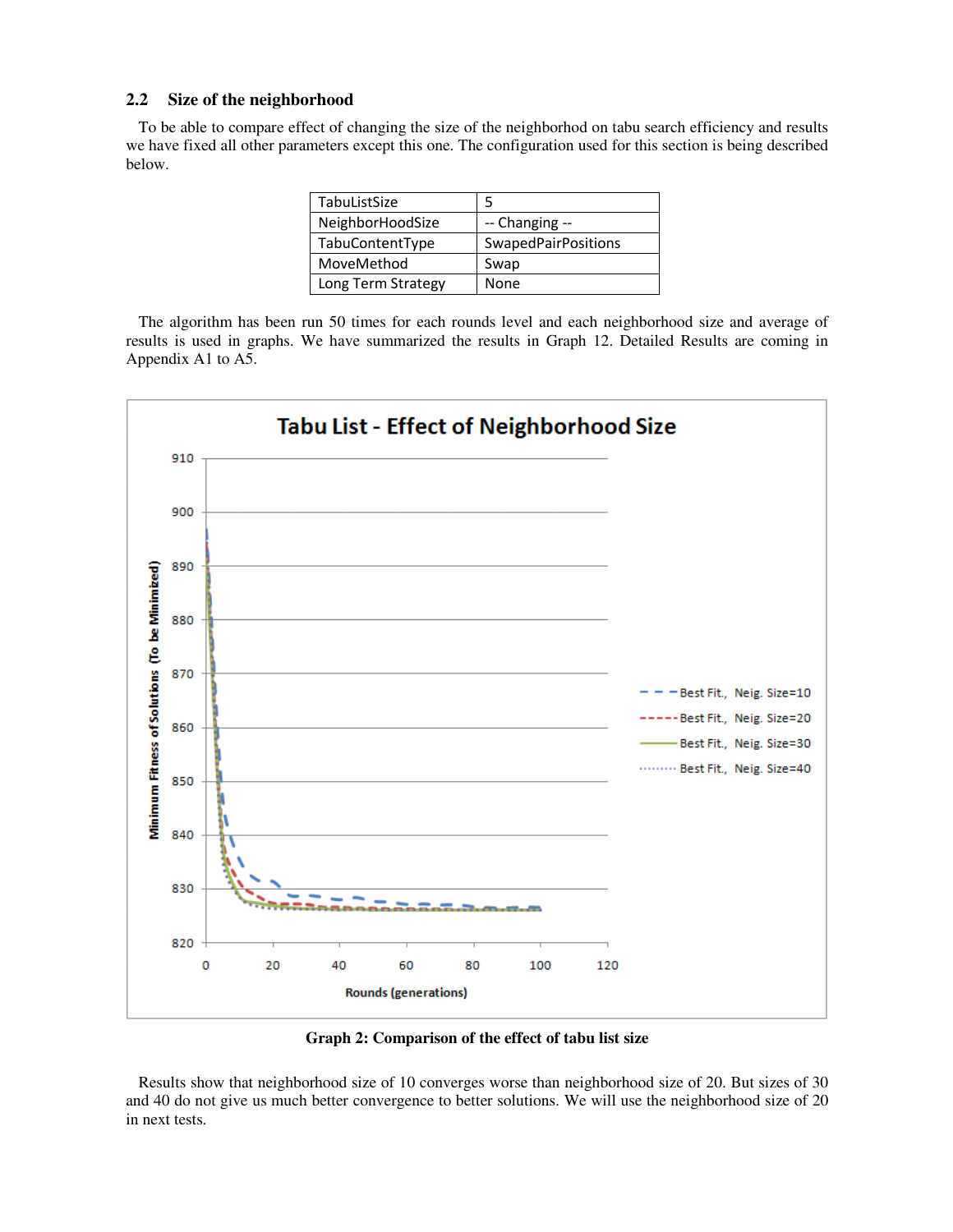### **2.3 Move Method**

We compare move effect on converging to best answer by fixing all other parameters except the move type.

- Swap: In this method only 2 positions in solution are being swapped in solutions.
- •Reverse Sub-string: In this method 2 random positions in solution are selected and the sub string between them is reversed.

| TabuListSize       |                            |
|--------------------|----------------------------|
| NeighborHoodSize   | 20                         |
| TabuContentType    | <b>SwapedPairPositions</b> |
| MoveMethod         | -- Changing --             |
| Long Term Strategy | None                       |

We run the algorithm 200 times for each setting the same as before. We have summarized the results in Graph 3. Detailed Results are coming in Appendix A1 to A5. Graph 3 shows that Swap method has better efficiency in comparison to reversing a sub-string of a solution. This is perhaps because smaller changes can search the solution space more accurately. In addition the reverse sub-string method might not be able to change the solution effectively. We will use the normal swap method in other parts of the report.



**Graph 3: Comparison of Move Methods on Converging to Best Answers**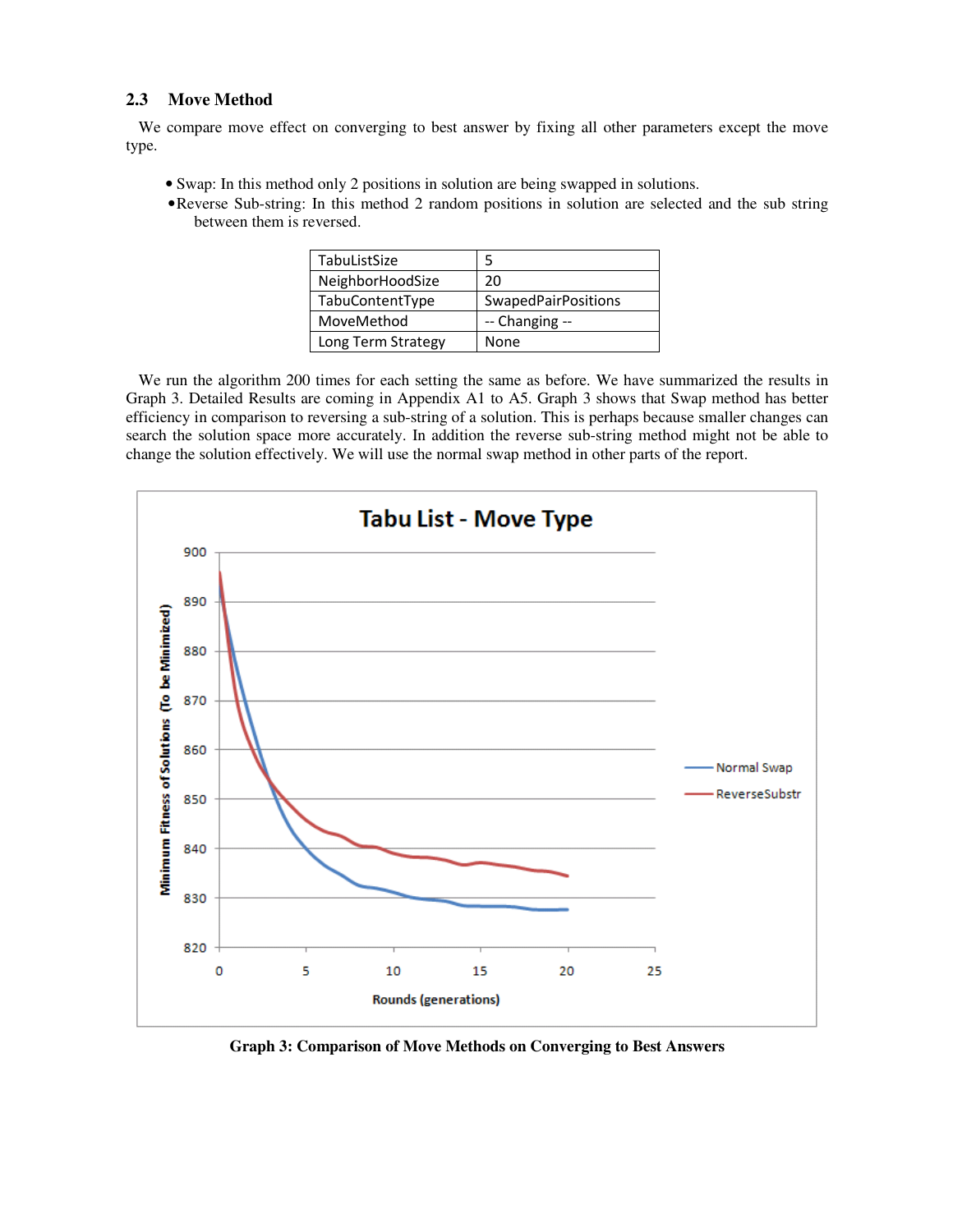### **2.4 Tabu list content**

We have 2 types of tabu list content. In the first method we save the two positions used for swap or substring reverse as a pair ("3-5" for example) in the tabu list. We call this method as "SwapedPairPositions".

In the second method we save each of the two positions as a separate tabu item in the list. (Two separate "3" and "5" for example). We name this second method as "SwapedPositions".

| TabuListSize       |                |
|--------------------|----------------|
| NeighborHoodSize   | 20             |
| TabuContentType    | -- Changing -- |
| MoveMethod         | Swap           |
| Long Term Strategy | None           |

The algorithm has been run 50 times for each rounds level and each neighborhood size and average of results is used in graphs. We have summarized the results in Graph 4. Detailed Results are coming in Appendix A1 to A5. Graph 4 shows that saving two swap positions as a pair gives us better results as compared to saving each position as a separate entry.



**Graph 4: Comparison of the effect of tabu list size**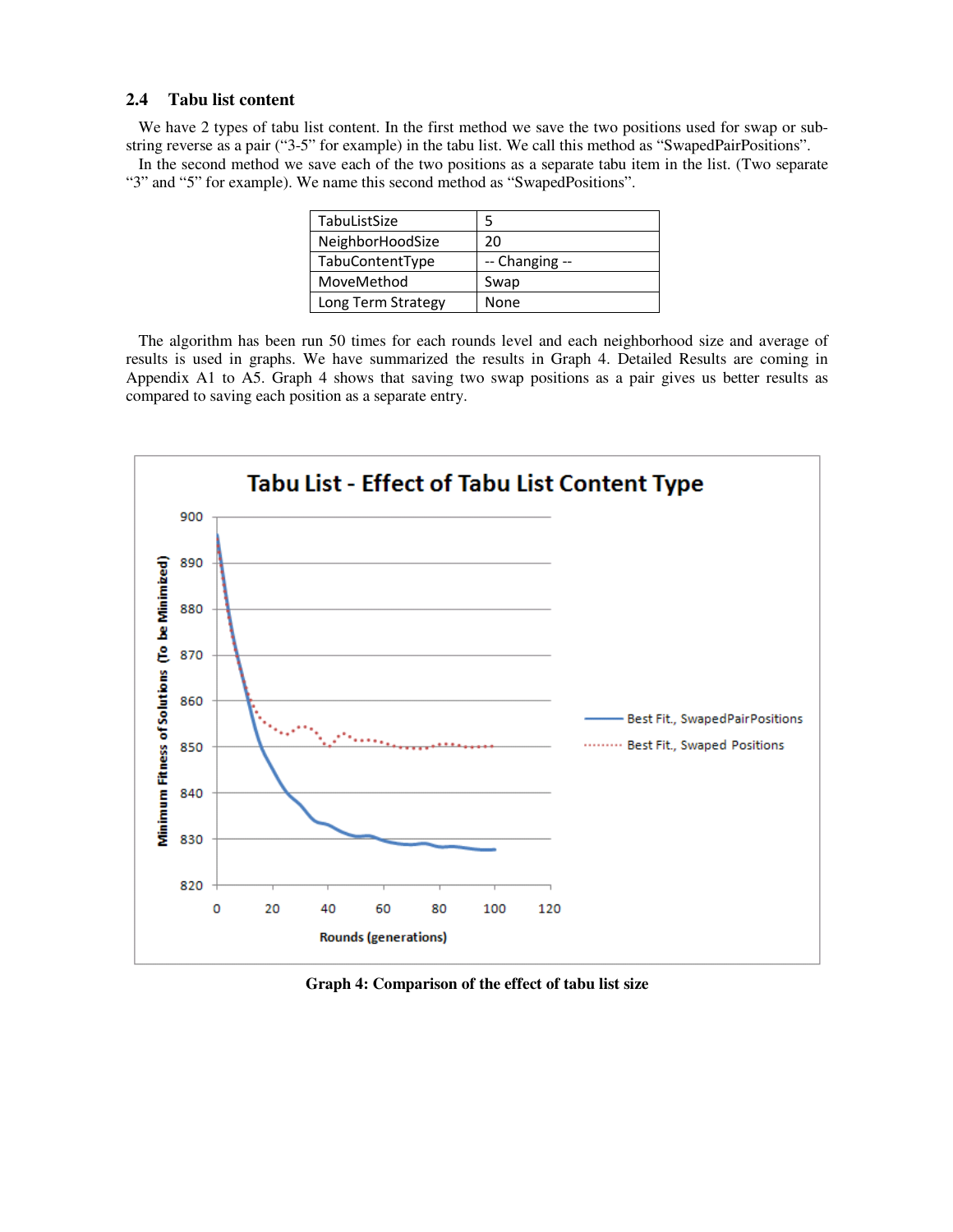### **2.5 Long term strategy**

We have tried 2 slightly different long term strategies to experiment the effects.

• Penalizing and Persuading unfair swap position selection in selected members: In this method we gather a statistics of the number of times each of the positions in solutions, has been chosen as a swap point (or start/end of a sub-string reverse). After 20 neighbors are chosen (20 is example), we penalize those who are result of an unfair swap position selection. Then we sort the neighborhood and choose the one with the best fitness. The amount we penalize the fitness, can be adjusted in a configuration file. Smaller numbers will have less effect.

This method causes the selected neighbors to sort based on fairness of swap position selections in addition to their real fitness. To show the effect we show the statistics of swap position selections with and without this kind of penalization. We have chosen the value 40 as the fitness penalization to show the effect better.

```
Without penalization: 
Longterm Gene Move Stats : (1)=141 (2)=30 (3)=12 (4)=144 (5)=106 (6)=159(7)=157 (8)=54 (9)=137 (10)=60Average of Longterm Gene Move Stats : 100 
With Penalization:
```

```
Longterm Gene Move Stats : (1)=100 (2)=101 (3)=100 (4)=100 (5)=99 (6)=100 
(7)=100 (8)=100 (9)=100 (10)=100Average of Longterm Gene Move Stats : 100
```
Please pay attention that this penalization is just happening based on the moves happened in the best solution in the neighborhood in each round (not on all generated solutions).

•Forcing fair selection of swap position in every move: In this method we again gather a statistics of the number of times each of the positions in solutions, has been chosen as a swap point (or start/end of a sub-string reverse). But in this method, for every single move, we force the algorithm to choose fair swap (or sub-string move) positions and in every single move we calculate statistics.

In this method we do not penalize solutions because we have already forced every move to be fair (in regard to swap positions selection).

Longterm Gene Move Stats :  $(1)=2100$   $(2)=2100$   $(3)=2100$   $(4)=2100$   $(5)=2100$  $(6)=2100$   $(7)=2100$   $(8)=2100$   $(9)=2100$   $(10)=2100$ Average of Longterm Gene Move Stats : 2100

Please pay attention that this time because we take statistics on every move (not just moves happened for the best solution in the neighborhood which is selected each time), the statistics numbers are of higher size.

We run the algorithm 200 times for each setting the same as before for graphs. We have tried the algorithm with different long term strategies including different penalizations/persuasions and forcing fairness method. We have summarized the results in Graph 5. Detailed Results are coming in Appendix A1 to A5.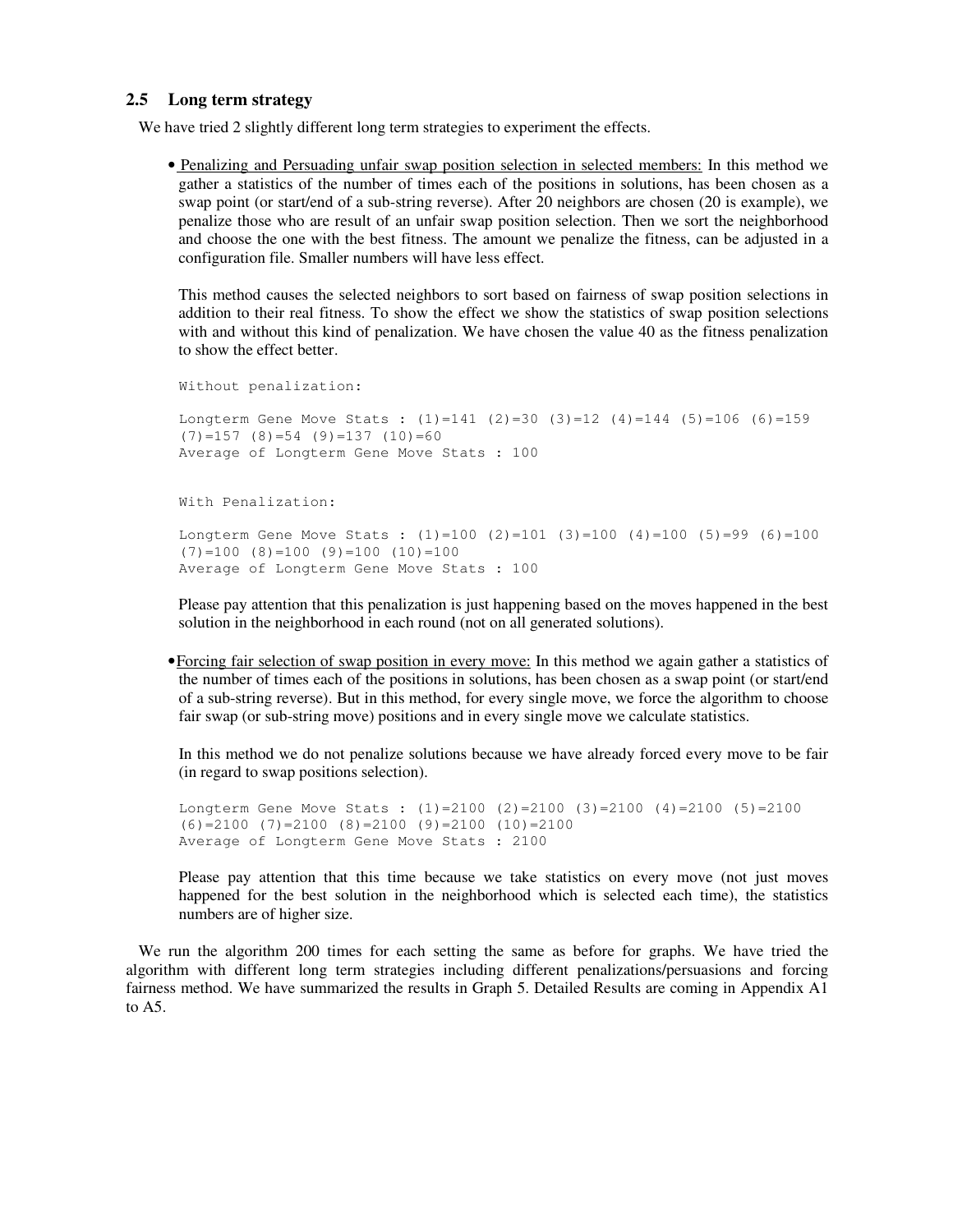

**Graph 5: Comparison of different long term strategies on Converging to Best Answers** 

Graph 5 shows that penalizing/persuasion of fair selection of swap position has not had a good effect on converging to best results. This is because after we create a neighborhood of 20 members, we penalize members with un-fair moves, even though some of those moves might be good answers, they might be penalized. This might remove good answers resulted from un-fair moves. Even persuading un-fair moves has not been able to give us better results.

Graph 4 also shows that forcing fair selection of swap positions on every move does not make results worse or better (the graph is almost the same as the situation where we did not used any long term strategy).

 Unfortunately we have not been able to find a strategy which effectively helps us to converge to best answer faster but at least we have found that these two strategies do not work.

# **3 Software Implementation**

We are using Sun Java version 1.5 or higher to implement the software. Testing the software will need an installation of Java run time engine (JRE) and the "bin" directory of the JRE should be on PATH. Running the software is easily done by running the "run.bat" batch file.

# **3.1 Configuration file**

The settings file of the software has a very flexible and easy format. Acceptable options and descriptions are provided in comments inside the configuration file. The configuration file should be inside the software directory under the name "settings.txt".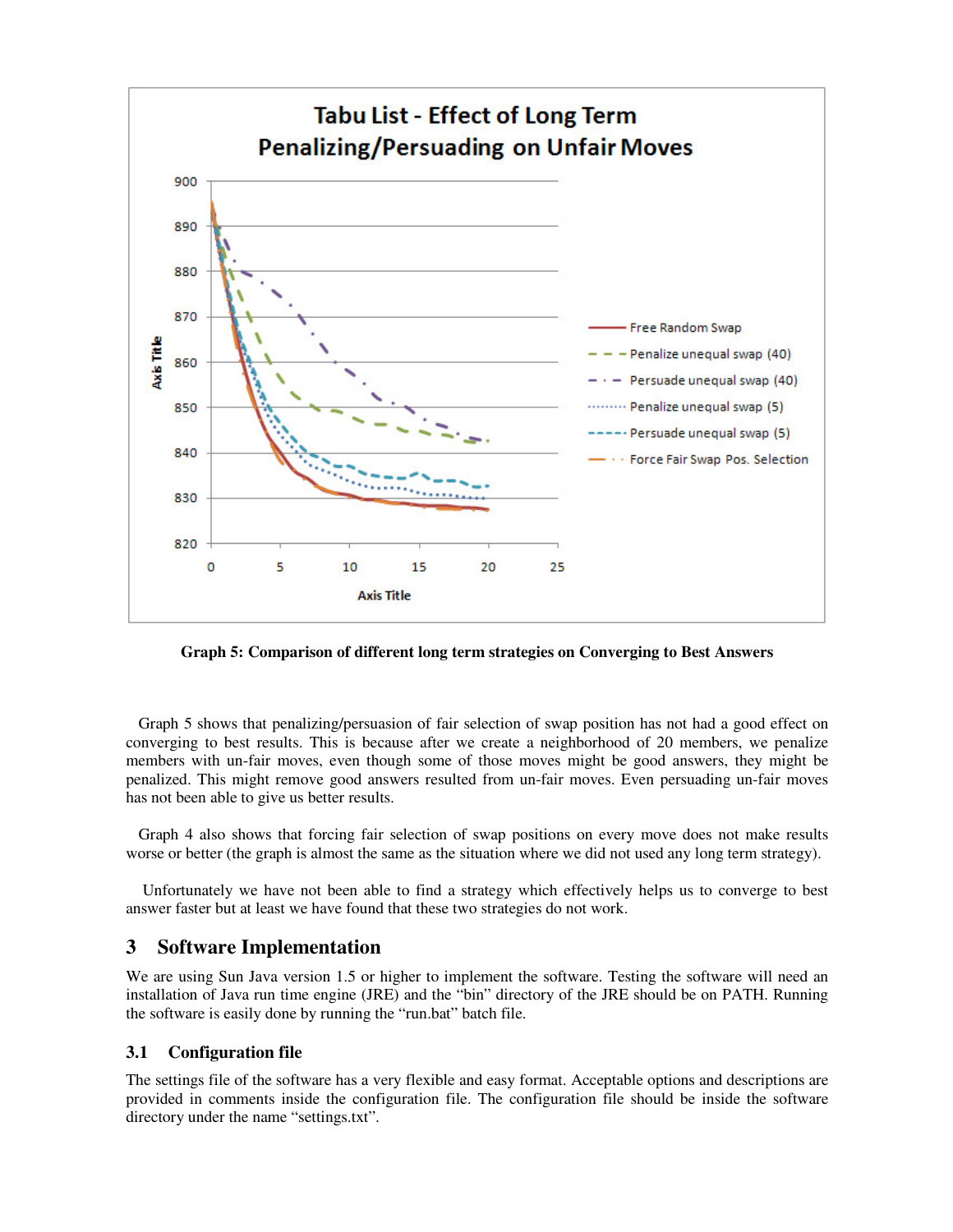```
#################################################################################### 
# Run Modes: 
# SingleRun, Runs only a single time and gives detailed results 
# StatisticalRun, runs several times and gives statistical results 
#################################################################################### 
RunMode=StatisticalRun 
#################################################################################### 
# Tabu Parameters: 
# TabuListLength , Size of Tabu list 
# NeighborHoodSize , Size of Generated Neighboorhood 
# 
# TabuConentType : 
# SwapedPairPositions, Positions of 2 swaped positions are saved in single tabu 
# SwapedPositions, Each position becomes a separate tabu 
#################################################################################### 
TabuListLength=5 
NeighborHoodSize=20
TabuContentType=SwapedPairPositions 
#################################################################################### 
# SingleRun Mode Settings: 
# Generations, number of generations 
#################################################################################### 
Rounds=500 
#################################################################################### 
# StatisticalRun Mode Settings: 
# NumRuns, run each exact setting how many times to extract avg of results 
# GenerationsStart, Start statistical run with how many generations 
# GenerationsIncrease, Increase number of generations with which step size 
# GenerationsEnd, End the statistical run in how many generations 
#################################################################################### 
NumRuns=200 
RoundsStart=0 
RoundsIncrease=1 
RoundsEnd=20 
#################################################################################### 
# MoveMethod: 
# Swap , ReverseSubStr 
#################################################################################### 
MoveMethod=Swap 
#################################################################################### 
# ForceFlatRandomPositionSelection: On, Off 
# 
# LongTermPenalty: On,Off (Note: This will only work if ForceFlat..Selection is Off) 
# 
# LongTermDifferencePenalty: 
# Putting this on Negative values causes genes more swaped to swap even more 
# Putting this on Positive values causes genes more swaped to swap less 
# Putting this on 40 will cause all genes have same move chance 
#################################################################################### 
ForceFlatRandomPositionSelection=Off 
LongTermPenalty=Off 
LongTermDifferencePenalty=40
```
#### **Code 1: Software Configuration File**

#### **3.2 Input and Output files format**

To be able to change input data and also to make import of the output data into other software we are using the "csv" delimited text format for both input and output files. Input file is always needed for the operation of the software while the output file is only created in "StatisticalRun" mode.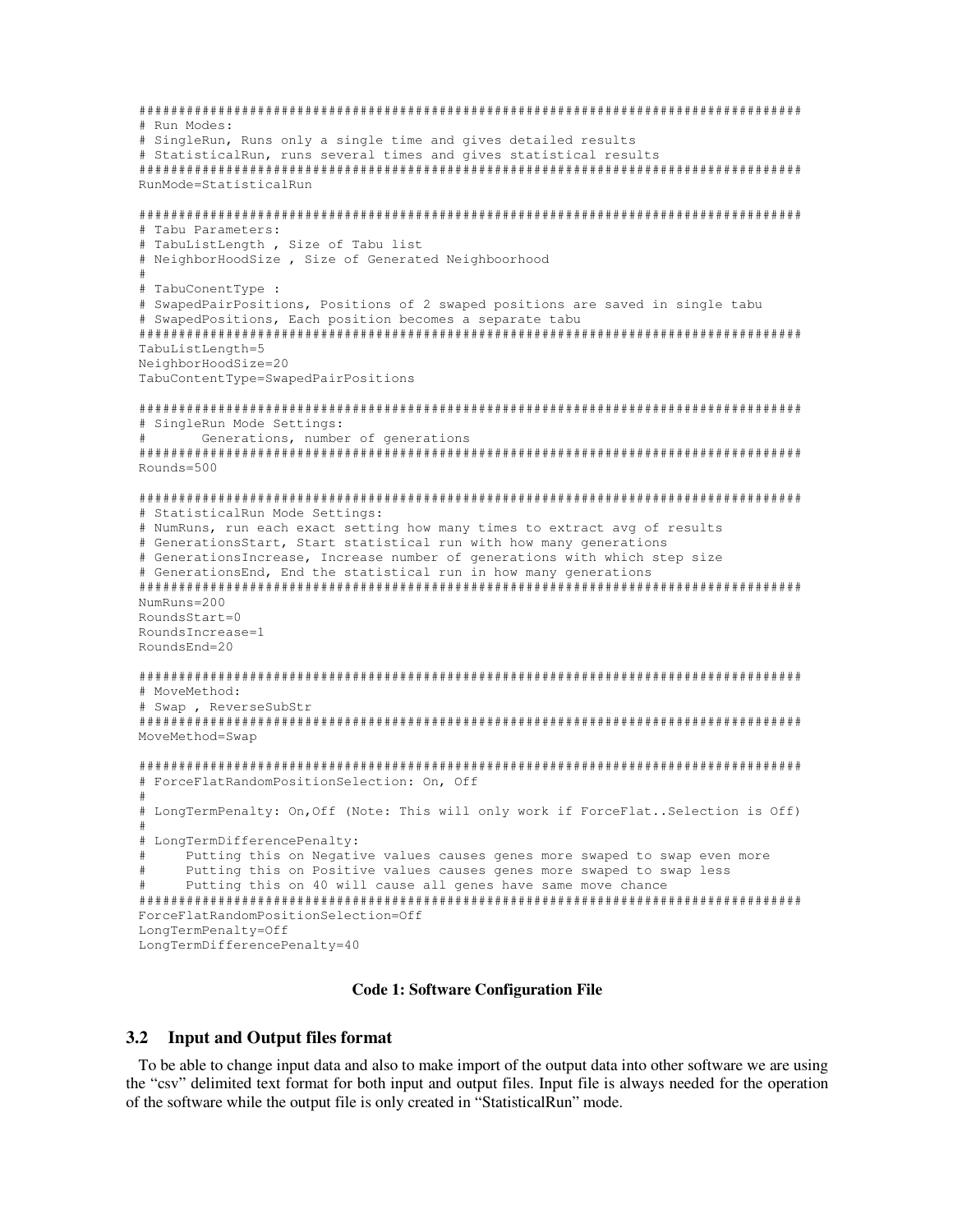Each line of input file resembles initial bottles (of different colors) in each of 10 boxes. We have currently used a fixed data set for our entire tests but it is very easy to change the data.

Output file format is also in "csv" delimited text format. Columns of data are "Average of fitness of individuals in the population during test runs", "Average of minimum fitness during the test runs", "Average of maximum fitness during test runs" and "Diversity of population during test runs".

#### **3.3 Sample results of "SingleRun" mode**

A sample of the detailed results provided by the software is presented here. Understanding these results should be easy for anyone who knows about Tabu algorithm and the problem we were trying to solve.

```
Move Method : Swap 
Neighborhood Size : 20 
Tabu List Content : SwapedPairPositions 
Tabu List Size : 5 
Rounds : 500 
Changing bestEver (jadefchbgi)=914 to : (jaedfchbgi)=889 in round = 0
Changing bestEver (jaedfchbgi)=889 to : (jhedfcabgi)=875 in round = 1
Changing bestEver (jhedfcabgi)=875 to : (bhedfcajgi)=870 in round = 2
Changing bestEver (bhedfcajgi)=870 to : (bhedicajgf)=856 in round = 3
Changing bestEver (bhedicajgf)=856 to : (bhgdicajef)=849 in round = 4
Changing bestEver (bhgdicajef)=849 to : (ehgdicajbf)=840 in round = 5
Changing bestEver (ehgdicajbf)=840 to : (ebgdicajhf)=836 in round = 6
Changing bestEver (ebgdicajhf)=836 to : (ebgdciajhf)=834 in round = 7
Changing bestEver (ebgdciajhf)=834 to : (ebgicdajhf)=828 in round = 8
Changing bestEver (ebgicdajhf)=828 to: (ibgdceajhf)=826 in round = 10
Best-ever result : ibgdceajhf(826) 
Longterm Gene Move Stats : (1)=107 (2)=44 (3)=6 (4)=159 (5)=120 (6)=148(7)=154 (8)=99 (9)=126 (10)=37Average of Longterm Gene Move Stats : 100
```
## **Code 2: Output Sample in "SingleRun" mode**

### **3.4 Sample results of "StatisticalRun" mode**

In this section we bring a sample output of the program in "StatisticalRun" mode on console. Summerization of these details is in an "output.txt" file inside the software directory after each "StatisticalRun". (We have set the algorithm to run only 3 times for each setting to save space).

```
Move Method : Swap 
Neighborhood Size : 20 
Tabu List Content : SwapedPairPositions 
Tabu List Size : 5 
Rounds : 0 
Run# 1 : Best : 890 
Run# 2 : Best : 881 
Run# 3 : Best : 889 
Move Method : Swap 
Neighborhood Size : 20 
Tabu List Content : SwapedPairPositions 
Tabu List Size : 5 
Rounds : 1 
Run# 1 : Best : 860 
Run# 2 : Best : 866 
Run# 3 : Best : 891 
---- Removed from Report to save space ----
Move Method : Swap
```